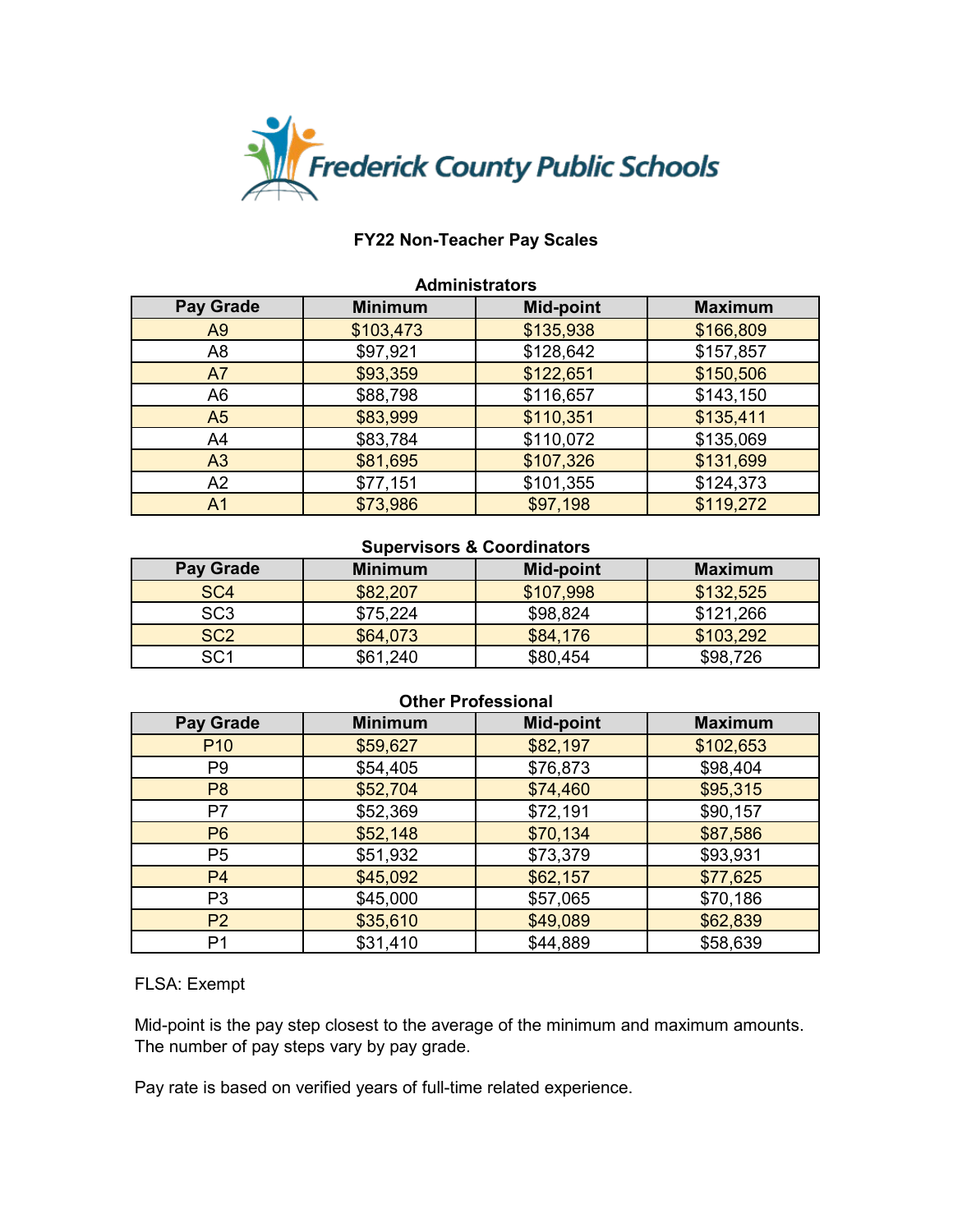

| <b>Classified Staff</b> |                |                  |                |
|-------------------------|----------------|------------------|----------------|
| <b>Pay Grade</b>        | <b>Minimum</b> | <b>Mid-point</b> | <b>Maximum</b> |
| C <sub>25</sub>         | \$26.17        | \$36.98          | \$47.34        |
| C <sub>24</sub>         | \$21.92        | \$29.49          | \$36.82        |
| C <sub>23</sub>         | \$21.39        | \$30.23          | \$39.65        |
| C <sub>22</sub>         | \$21.04        | \$29.75          | \$38.07        |
| C <sub>21</sub>         | \$20.86        | \$28.05          | \$35.02        |
| C <sub>20</sub>         | \$20.80        | \$28.67          | \$35.79        |
| C <sub>19</sub>         | \$20.59        | \$29.09          | \$37.23        |
| C <sub>18</sub>         | \$18.83        | \$26.60          | \$34.05        |
| C <sub>17</sub>         | \$18.08        | \$25.53          | \$32.68        |
| C16                     | \$17.01        | \$24.31          | \$31.76        |
| C <sub>15</sub>         | \$16.63        | \$22.94          | \$29.37        |
| C <sub>14</sub>         | \$16.22        | \$22.38          | \$27.95        |
| C <sub>13</sub>         | \$16.20        | \$22.92          | \$30.07        |
| C12                     | \$16.13        | \$22.78          | \$29.15        |
| C <sub>11a</sub>        | \$15.96        | \$22.55          | \$28.86        |
| C11b                    | \$15.96        | \$22.00          | \$28.16        |
| C <sub>10</sub>         | \$15.29        | \$21.06          | \$26.97        |
| C <sub>9</sub>          | \$15.20        | \$21.47          | \$27.48        |
| C <sub>8a</sub>         | \$14.71        | \$20.82          | \$26.64        |
| C8b                     | \$14.71        | \$20.31          | \$25.99        |
| C7                      | \$14.55        | \$20.54          | \$26.30        |
| C <sub>6</sub>          | \$14.19        | \$20.02          | \$25.64        |
| C <sub>5</sub>          | \$13.77        | \$19.44          | \$25.51        |
| C <sub>4</sub>          | \$13.71        | \$19.38          | \$24.81        |
| C <sub>3</sub>          | \$13.38        | \$18.45          | \$23.61        |
| C <sub>2</sub>          | \$12.90        | \$18.21          | \$23.33        |
| C <sub>1</sub>          | \$11.00        | \$15.17          | \$19.42        |

### FLSA: Non-exempt

Mid-point is the pay step closest to the average of the minimum and maximum amounts. The number of pay steps vary by pay grade.

Pay rate is based on verified years of full-time related experience.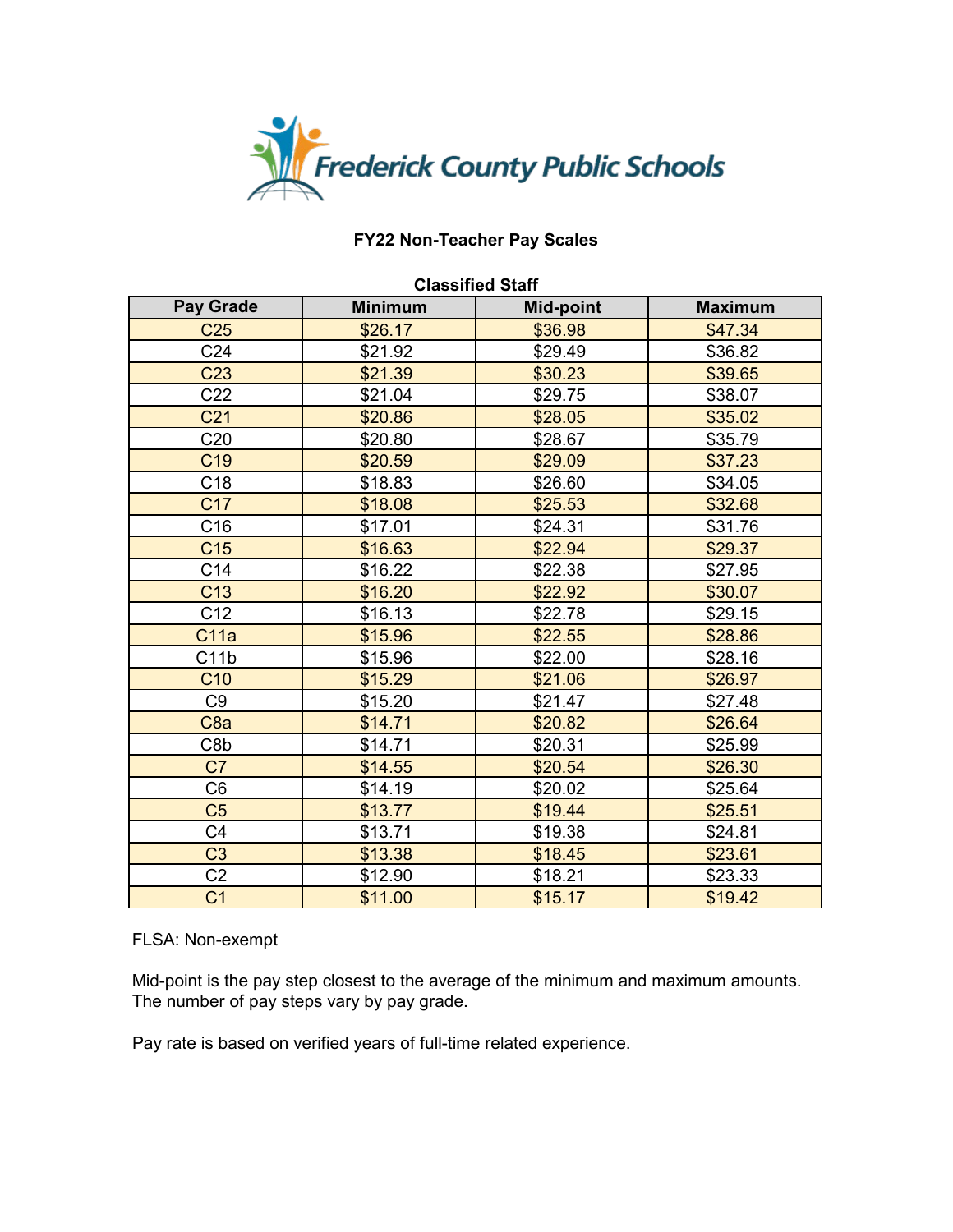

| Legend           |                                                     |
|------------------|-----------------------------------------------------|
| <b>Pay Grade</b> | <b>Job Title</b>                                    |
| C <sub>19</sub>  | Accompanist                                         |
| P <sub>6</sub>   | Accountant                                          |
| C <sub>21</sub>  | <b>Admin. Support Specialists</b>                   |
| C7               | Admin. Support, Account Clerk I                     |
| C <sub>4</sub>   | Admin. Support, Account Clerk I (10 & 11 month)     |
| C11a             | Admin. Support, Account Clerk II                    |
| C <sub>17</sub>  | <b>Admin. Support, Account Clerk III</b>            |
| A4               | <b>Assistant Directors</b>                          |
| A <sub>1</sub>   | <b>Assistant Principals, Elementary</b>             |
| A3               | Assistant Principals, High School                   |
| A2               | <b>Assistant Principals, Middle School</b>          |
| P <sub>3</sub>   | Athletic Trainer (220 days)                         |
| C <sub>5</sub>   | <b>Bus Aide</b>                                     |
| C13              | <b>Bus Drivers</b>                                  |
| P <sub>4</sub>   | <b>Clerk of the Works</b>                           |
| A3               | <b>Coordinators of Student Activities</b>           |
| P <sub>4</sub>   | <b>Communication &amp; Technology Specialists I</b> |
| C8b              | Courier                                             |
| C <sub>2</sub>   | <b>Custodian</b>                                    |
| P <sub>6</sub>   | Data Specialist                                     |
| A7               | <b>Directors</b>                                    |
| P <sub>5</sub>   | Educational Diagnosticians (210 days)               |
| C <sub>19</sub>  | <b>Executive Administration Assistant</b>           |
| A <sub>9</sub>   | <b>Executive Directors</b>                          |
| C <sub>21</sub>  | <b>Facilities Admin. Specialists</b>                |
| C <sub>24</sub>  | <b>Finance Analysts</b>                             |
| C <sub>12</sub>  | <b>Head Custodian (High School)</b>                 |
| C <sub>8a</sub>  | Head Custodian (Middle & Elementary School)         |
| C <sub>6</sub>   | <b>Head Custodian (Regional School)</b>             |
| C <sub>24</sub>  | <b>Human Resource Analysts</b>                      |
| P <sub>10</sub>  | <b>Information Systems Analyst</b>                  |
| C <sub>3</sub>   | <b>Instructional Assistants</b>                     |
| C <sub>23</sub>  | Language Interpreter                                |
| C16              | <b>Licensed Practical Nurse</b>                     |
| C <sub>25</sub>  | <b>Maintenance and Grounds Specialist</b>           |
| C8b              | Maintenance Tech I                                  |
| C <sub>15</sub>  | <b>Maintenance Tech II-Apprentice</b>               |
| C18              | Maintenance Tech III-Journeyman                     |
| C <sub>22</sub>  | <b>Master Mechanic</b>                              |
| C <sub>18</sub>  | Mechanic                                            |